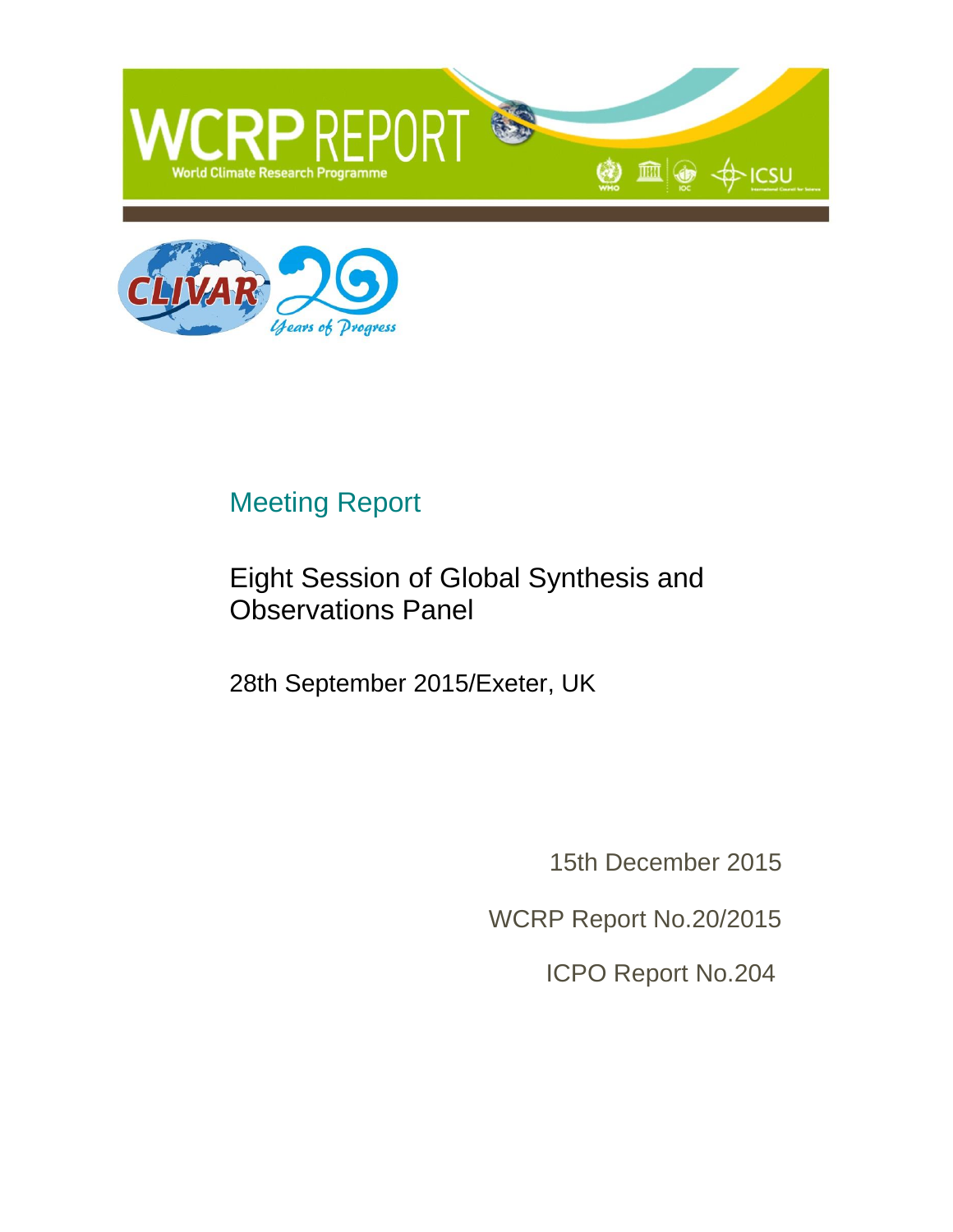CLIVAR is a component of the World Climate Research Programme (WCRP). WCRP is sponsored by the World Meterorological Organisation, the International Council for Science and the Intergovernmental Oceanographic Commission of UNESCO. The scientific planning and development of CLIVAR is under the guidance of the JSC Scientific Steering Group for CLIVAR assisted by the CLIVAR International Project Office. The Joint Scientific Committee (JSC) is the main body of WMO-ICSU-IOC formulating overall WCRP scientific concepts.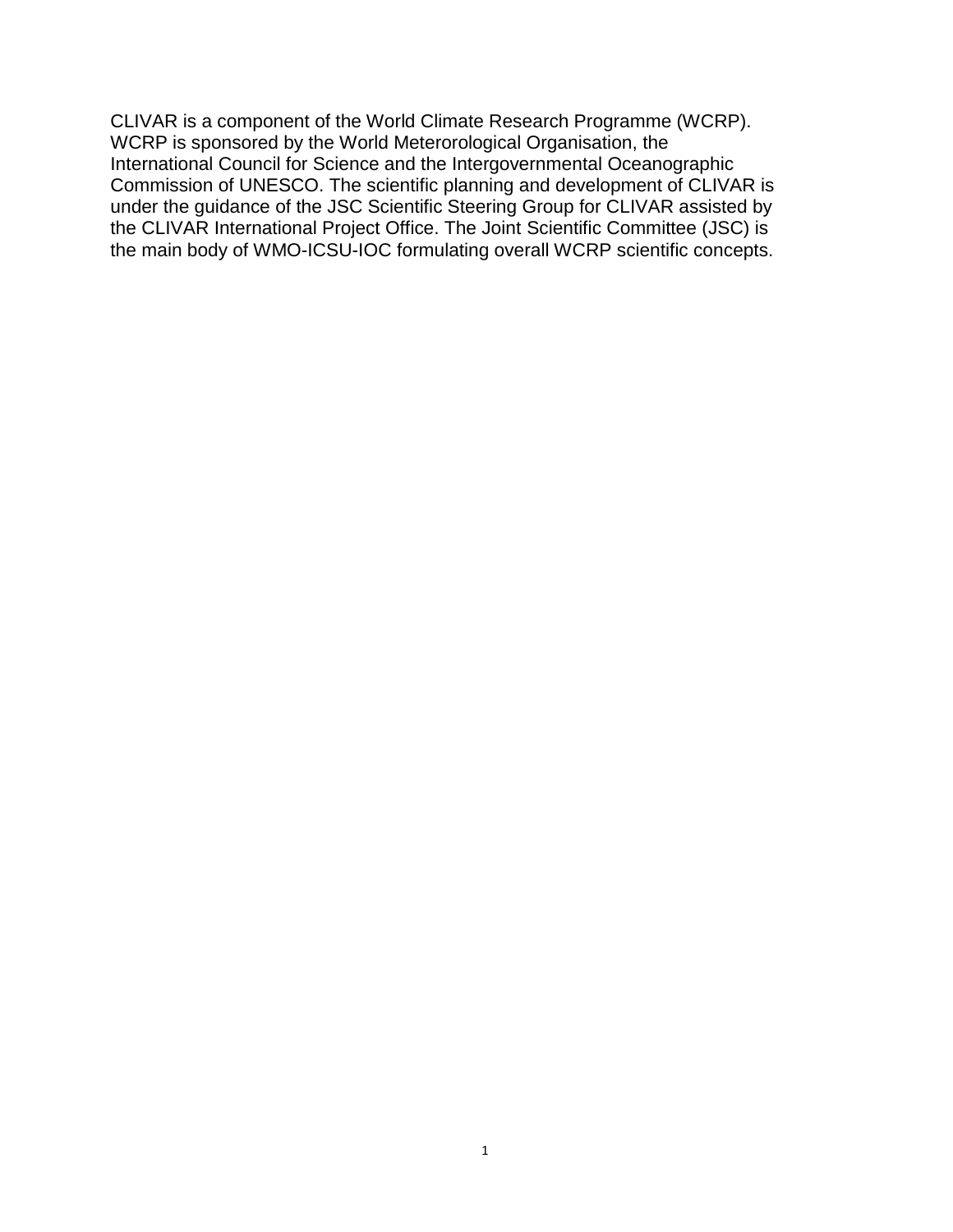### **Tabel of Content**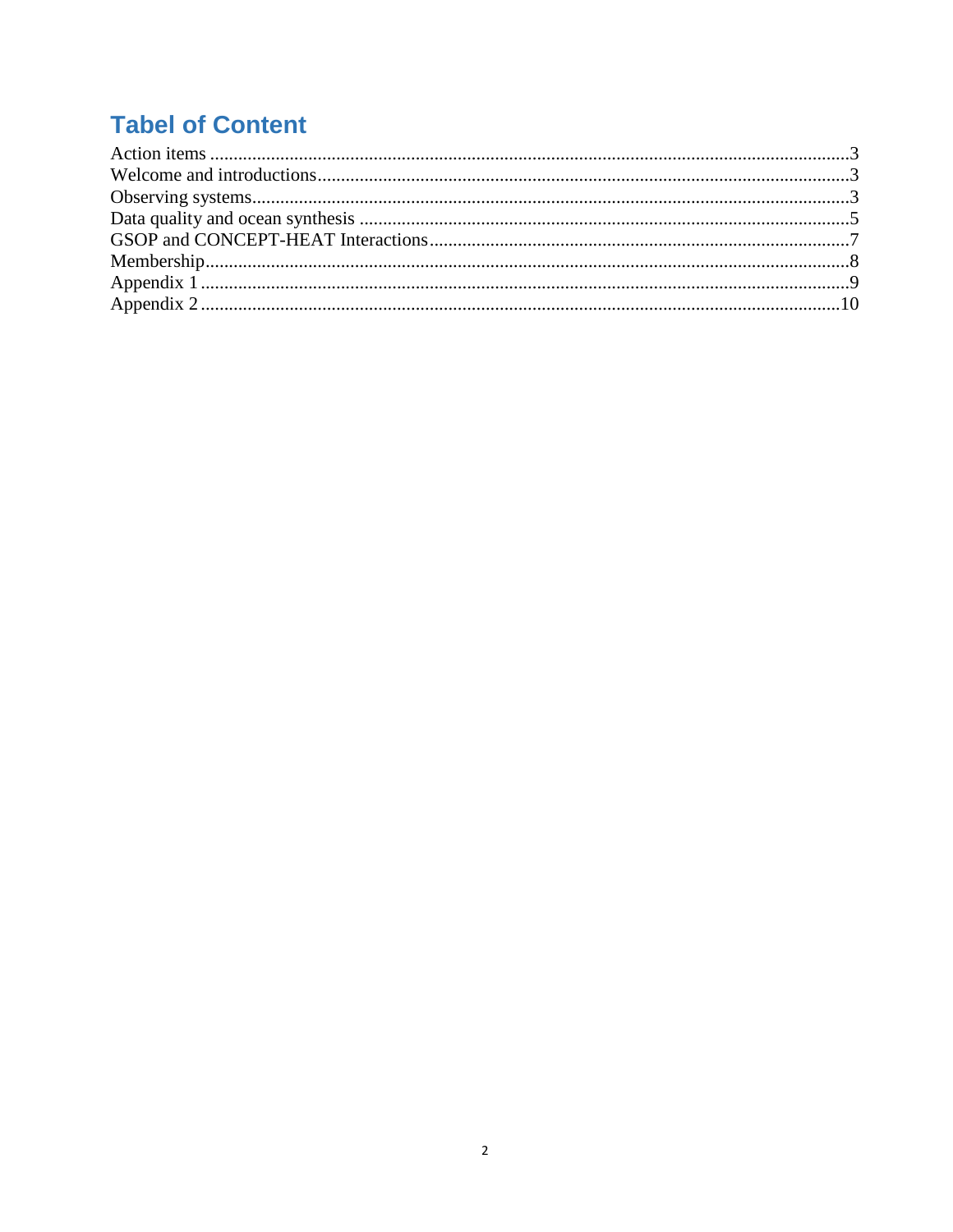# <span id="page-3-0"></span>**Action items**

**ACTION:** GSOP to provide comments on the deep Argo strategy when available (GSOP co-chairs, ICPO)

**ACTION:** GSOP to coordinate comments on behalf of CLIVAR on the TPOS2020 Backbone Task team report when available (GSOP co-chairs, ICPO)

**ACTION:** GSOP to discuss with GODAE OceanView about a strategy to develop OSE experiments to help the refinement of the tropical array observing system (T. Lee, M. Balmaseda, K. Ando)

**ACTION:** GSOP to provide CLIVAR's input to OceanSITES on key products and indices for model validation (co-chairs, U. Send, ICPO)

**ACTION:** Discuss with University of Hamburg if they agree to host ORA-IP datasets (Magdalena Balmaseda)

**ACTION:** Request permission from ORA-IP data producers to make their data publicly available (Magdalena Balmaseda)

**ACTION:** Send letter of support to JMA/MRI's contribution to Real-Time Multi-ORA project (cochairs)

#### <span id="page-3-1"></span>**Welcome and introductions**

Matt Palmer and Tony Lee, GSOP co-chairs, welcomed all panel members and invited guests (Appendix 1). Apologies were received from Pierre-Philippe Mathieu, Masafumi Kamachi, Are Olsen, and Dean Roemmich. Yan Xue and Ken Ando joined the meeting remotely. Co-chairs introduced the objectives of the meeting, which would focus on

- Updates of observing systems and how GSOP can assist in the design/development of observing systems and the evaluation of the related products.
- Data products and quality.
- The strategy in interacting with efforts within CLIVAR and WCRP, particularly with the groups participating in the ocean heat content workshop during that week

## <span id="page-3-2"></span>**Observing systems**

Brian King, member of the Argo Steering Team, presented an overview of the status of the array, with a focus on developments of deep Argo floats. Report on the Deep Argo Implementation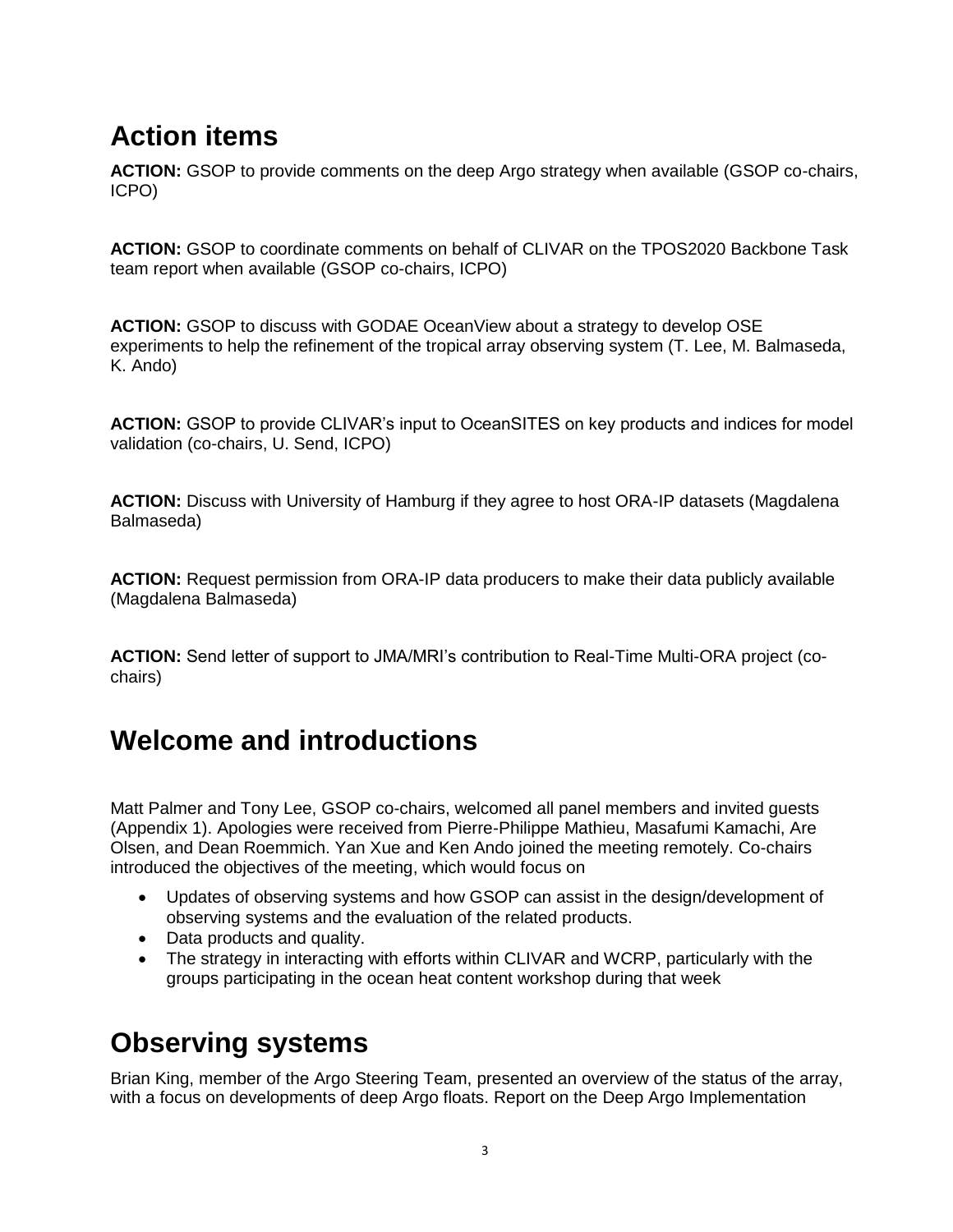Workshop that took place in Hobart, Australia on 5-7 May 2015, is now available from the Argo website (http://www.argo.ucsd.edu). A strategy needs to be developed for a global array for the deep ocean, with deployments starting in high latitude regions. Instruments for deep Argo are still being developed but profiles from the initial deployments of two deep Argo floats have been retrieved.

**ACTION:** GSOP to provide comments on the deep Argo strategy when available (GSOP co-chairs, ICPO)

Ken Ando, vice-chair of the Tropical Moored Buoy Implementation Panel, gave a remote presentation on the tropical arrays in the Pacific, Atlantic and Indian Oceans. Data return for the TAO array is back to historical levels after 2 years of unusually low return rates. The number of TRITON sites in the western equatorial Pacific has been reduced from 12 to 8 and will decrease further in 2017. TPOS2020 will provide an opportunity to refine the tropical Pacific observing system to reflect new technologies and research goals. However, any fundamental changes need to be done with some level of caution since the Pacific array has provided invaluable data to the ocean and climate research and forecasting communities. The TPOS2020 Backbone Task team is finalising its report and will be submitting to the TPOS2020 SSC, and after that will be opened for comments from the community.

**ACTION:** GSOP to coordinate comments on behalf of CLIVAR on the TPOS2020 Backbone Task team report when available (GSOP co-chairs, ICPO)

The PIRATA array is well maintained and is providing expected amounts and quality of data to the community. New and enhanced observations are being introduced. In the Indian Ocean, the implementation of the RAMA array is steadily moving forward. KIOST will provide some ship time for deployment of the moorings part of the RAMA array. Threats of piracy have decreased, allowing the possibility of implementation in the western tropical Indian Ocean. Limited availability of research vessels impacts timely maintenance of some established sites and the implementation of new sites. Overall, new technologies provide high-resolution real-time data in TAO, PIRATA and RAMA.

During the discussion, following GSOP's involvement in developing OSEs for TPOS2020, it was pointed out that a strategy could be defined, together with GODAE OceanView, for these experiments to be expanded to the other ocean basins. However, it is necessary that the community define which sites are important to maintain for verification.

**ACTION:** GSOP to discuss with GODAE OceanView about a strategy to develop OSE experiments to help the refinement of the tropical array observing system (T. Lee, M. Balmaseda, K. Ando)

Uwe Send, co-chair of OceanSITES Steering Team, updated the panel with recent OceanSITES activities. The project is developing a new structure for documents of their website, which will increase visibility of their activities. OceanSITES also need continued request from CLIVAR panels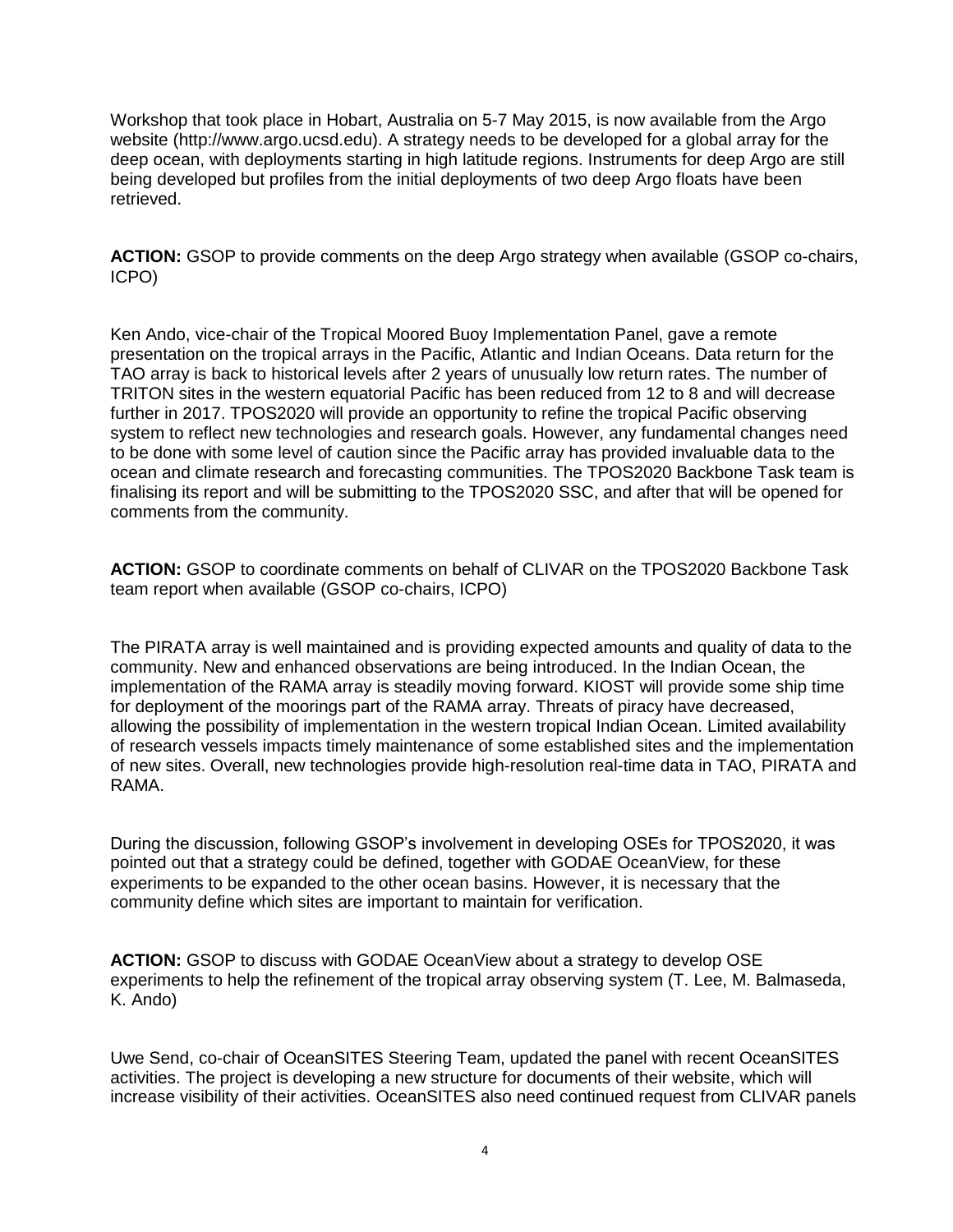and the biogeochemistry community on new sites for mooring deployment. Also, CLIVAR should be proactive in providing the necessary requirements for plans of the Deep Ocean Observing System. In the Atlantic basin, SAMOC will be added as "planned" in the OceanSITES system. OSNAP is still seen as a process study and will not be added. OceanSITES planned activities are to generate a set of products and indices from the network, and CLIVAR's involvement would be key in determining what are the best suited from model validation. There is also a lot of momentum in the community to discuss and measure boundary current regions, with the Ocean Observations Panel for Climate (OOPC) leading it. OceanSITES will make sure to be part of that discussion.

**ACTION:** GSOP to provide CLIVAR's input to OceanSITES on key products and indices for model validation (co-chairs, U. Send, ICPO)

Elaine McDonagh, member of GO-SHIP's Executive Group, provided an update on the GO-SHIP decadal surveys, showing sections that have already been occupied and those in planning stages (funded or not). GO-SHIP is part of the Global Climate Observing System (GCOS) / Global Ocean Observing System (GOOS). Some lines, mainly at boundary current regions, are labeled as "associated lines' since they do not fulfill the criteria of coast-to-coast, coast-to-sea-ice.

Tony Lee provided an update on changes of status for NASA ocean-related missions. Aquarius has provided nearly 4 years of global SSS measurements that are widely used in research and operational applications, from ocean dynamics, climate variability, water cycle, and biogeochemistry. Unfortunately Aquarius/SAC-D ended its operation in June 2015 due to hardware failure that precluded the control of the spacecraft. Salinity is being retrieval from NASDA's Soil Moisture Active-Passive (SMAP) mission to provide continuity of NASA's satellite-derived salinity products. A community effort is being made to formulate the science requirements for future ocean salinity missions as an input to the US National Academy's National Research Council Decadal Survey for future missions (2017-2027), including the exploration of international partnership. The NASA ISS-RapidScat was launched in September 2014 to the International Space Station (ISS). It is a two-year mission, a speedy and cost-effective replacement of NASA's QuikSCAT to provide ocean vector wind measurements.

#### <span id="page-5-0"></span>**Data quality and ocean synthesis**

Catia Domingues gave a talk on the latest activities of the International Quality-Controlled Ocean Database (IQuOD). The main goal of the project is to construct the most complete, consistent and high quality subsurface ocean temperature (EOV/ECV) long-term database, with intelligent metadata and assigned uncertainty to each observation, and to freely distribute for use in ocean, climate and Earth system research and services of societal benefit. In the past few months, IQuOD has submitted a proposal to SCOR for a Working Group. IQuOD has also requested endorsement from the WCRP Data Advisory Council (WDAC), which has requested a proposal for that effort. Both proposals are still under consideration by SCOR and WDAC, respectively. For the long term, the project expects that it will take around three years to achieve the minimum requirement. The next planned activities are the 3rd IQuOD workshop, which will take place in Hamburg, Germany, focusing on Uncertainty, Intelligent metadata, towards delivery interim product v1.0 and planning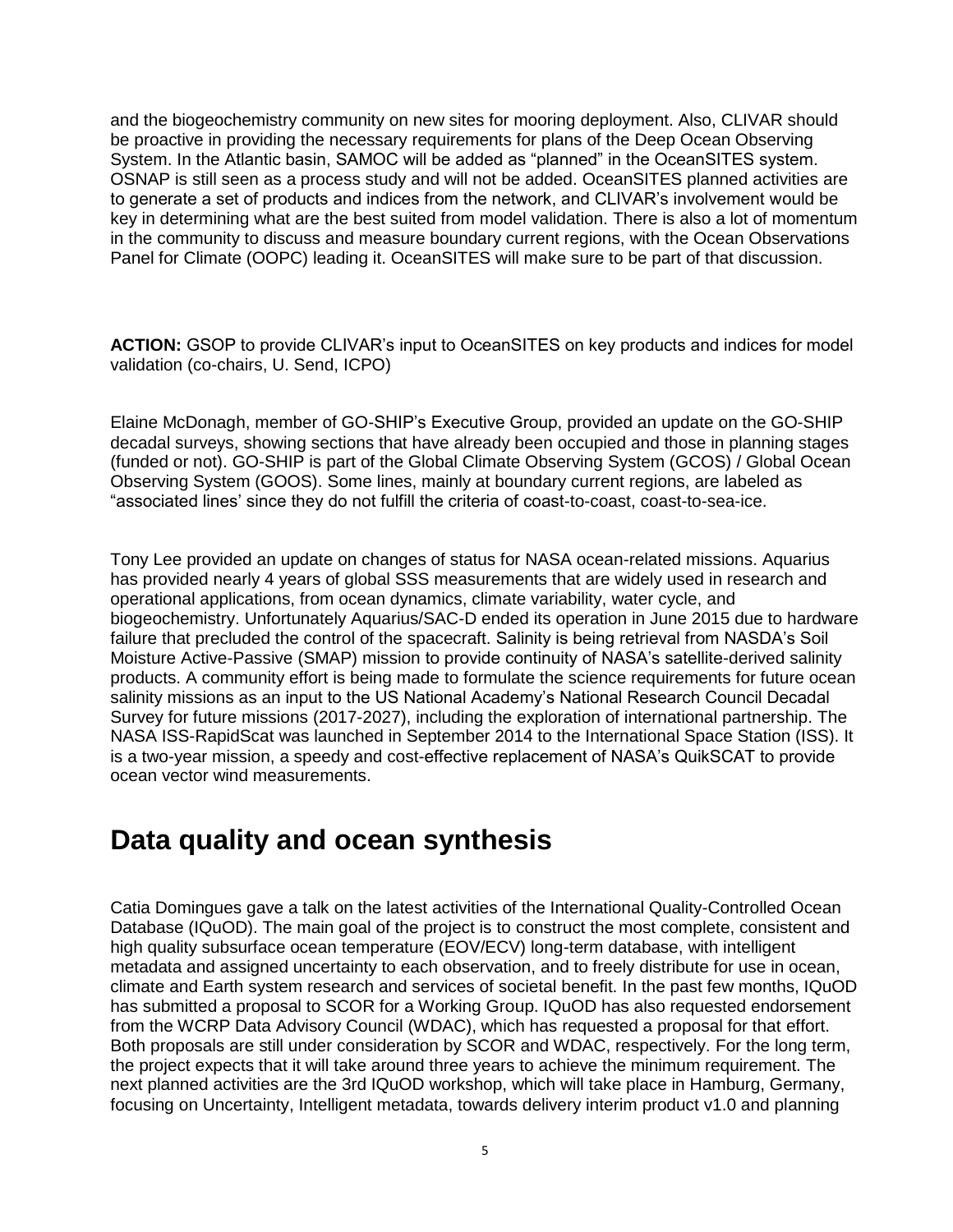v2.0. There will also be an IQuOD session at the 2016 Ocean Sciences Meeting, in New Orleans, USA. The release of IQuOD v1.0 is planned for June 2016.

Magdalena Balmaseda provided an update on the GSOP/GODAEOceanView Ocean Reanalysis Intercomparison Project (ORA-IP). Several papers have been published with the latest comparison of the synthesis products. The next step will be to develop a strategy/metrics to gauge the improvement of the synthesis products as a whole. For that, it is essential that all datasets, with version control, can be archived in a single repository, ideally with the same format. It was suggested that all datasets could be sent to the University of Hamburg. Data producers would have to agree that their data can be made available through that server.

**ACTION:** Discuss with University of Hamburg if they agree to host ORA-IP datasets (Magdalena Balmaseda)

**ACTION:** Request permission from ORA-IP data producers to make their data publicly available (Magdalena Balmaseda)

However, in order to measure progress, some metrics need to be identified. A suggestion made was to discuss with GODAE OceanView Metrics Panel, and perhaps develop a document that would set best practices for this. Furthermore, it would be ideal to develop a pilot project for this assessment. Velocity measurements made by OceanSITES stations would be a good candidate for this initial assessment.

Yan Xue provided a summary of realtime ORA-IP effort. An ensemble of nine (seven) operational ORAs for 1993-present (1979-present) has been collected to assess signal (ensemble mean) and noise (ensemble spread) in upper ocean temperature analysis in real-time. The real-time ensemble ocean monitoring products have been used in support of ENSO monitoring and prediction. TAO/TRITON array is found to significantly reduce analysis uncertainty in the equatorial Pacific while Argo data reduces analysis uncertainty in off-equatorial regions. In particular, TAO/TRITON data helps reduce the analysis spread in the equatorial zone. When there was a significant TAO data loss in 2012-2013, the spread among analyses increased significantly. Despite uncertainties in ocean reanalyses, the ensemble mean of multiple ocean reanalyses provides the best estimation of the state of the ocean and can be used to derive climate indicators. The ensemble spread provides uncertainties in our estimation. The analysis and monitoring will be expanded beyond the tropical Pacific in the future.

Yosuke Fujii gave a presentation on the contribution of JMA and MRI for the Real-Time Multi-ORA project. JMA has been participating in the real-time multi-ORA project since March 2014 as a data provider. It currently provides monthly means of the 3-dimensional temperature, the ocean heat content, and the depth of 20°C isotherms in the operational global ocean data assimilation system every month, which is a real-time extension of the ORA-IP project. The system was replaced by a new version in June 2015, with these datasets already available. JMA will serve other variables if it will definitely bring benefits to the operation of seasonal forecasting. However, due to limited resources, JMA has decided to withdraw their official contribution to the Real-Time Multi-ORA project, although Yosuke Fujii can still participate on the basis as a PI for his funded project during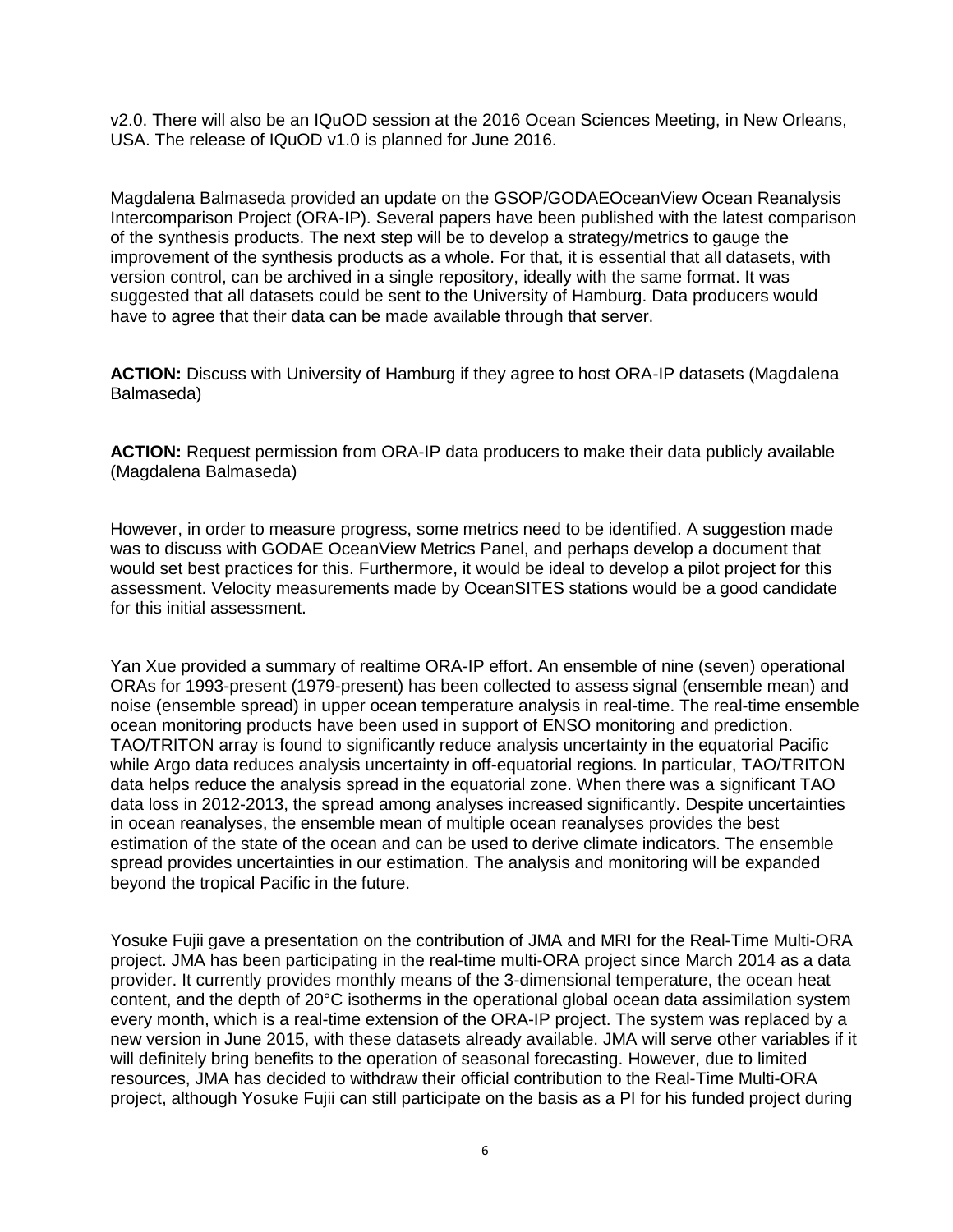the period of his funded project (ending in 2018). GSOP's view is that it is important to have JMA's contribution to the project, and it was suggested that a letter from panel co-chair should be sent to JMA/MRI leadership stating the importance of continued involvement in the project.

**ACTION:** Send letter of support to JMA/MRI's contribution to Real-Time Multi-ORA project (cochairs)

### <span id="page-7-0"></span>**GSOP and CONCEPT-HEAT Interactions**

Karina von Schuckmann, co-chair of the CLIVAR CONCEPT-HEAT Research Focus (RF), gave an overview of the activities and plans of the RF and led the discussion on how GSOP could collaborate. CONCEPT-HEAT's main objective to build up a multi-disciplinary synergy community for climate research aiming to work on two different issues: (a) Quantify Earth's energy imbalance, the ocean heat budget, and atmosphere-ocean turbulent and radiative heat fluxes, their observational uncertainty, and their variability for a range of time and space scales using different observing strategies (e.g., in-situ ocean, satellite), reanalysis systems, and climate models; and, (b) Analyze the consistency between the satellite-based planetary heat balance and ocean heat storage estimates, using data sets and information products from global observing systems (remote sensing and in situ) and ocean reanalysis, and compare these results to outputs from climate models to obtain validation requirements (for model and observations).

Potential main common objectives:

- Develop an overview on recommendations for global climate observing systems and climate tools
- Develop an overview on recommendations for future coordinated research through dedicated initiatives, well defined key questions and key challenges for climate research on the Earth's energy budget
- Improve accessibility and information content of products to evaluate the different components of EEI for use by wider community.
- Continue performance of multi-analysis reanalysis ensemble approach to study the uncertainties
- Complement the GSOP inventory of surface flux products with "assessment"- type information
- Evaluate OHC changes from the ensemble of current ocean reanalyses and work with the OHC community to identify and understand differences, coming from different observations such as gap filling, data assimilation
- To achieve advancements in commonly agreed data quality control issues and management of data and metadata archeology (IQuOD)
- Evaluate the relative importance of the ice-covered ocean, marginal seas and deep ocean (> 2000m) of ocean heat content change and to understand how heat is transferred vertically, with the objective to develop recommendations for observing system design.
- To increase the exchange between in situ and remote sensing communities for the further cross-validation.
- Cross cutting reanalysis / in situ:
	- $\circ$  Evaluation of OHC structure and redistribution of heat during the hiatus period
	- o Develop diagnostics for heat transport estimates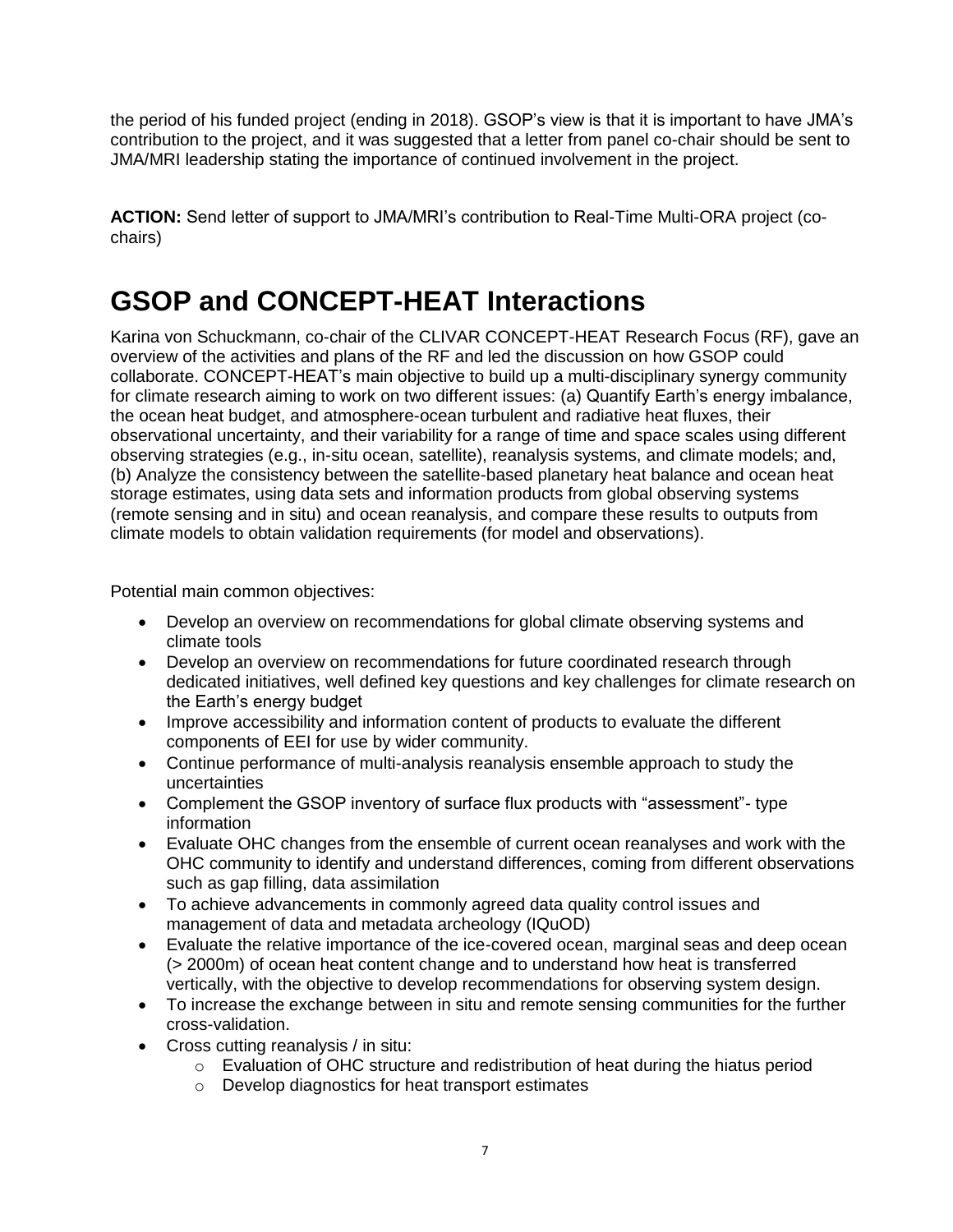One item discussed was the need for a central data, or data access information, repository for ocean reanalysis, which perhaps could be extended to other initiatives, and raise interest and facilitate access to the scientific community. This should be made available, at least, as a data portal to existing products, through both GSOP and CONCEPT-HEAT website (the latter is under development). The panel agreed with these proposed topics and further decisions will be made after the CONCEPT-HEAT workshop.

#### <span id="page-8-0"></span>**Membership**

Nico Caltabiano explained to the panel that CLIVAR will have an open call for membership in September. Any applications will be sent to co-chairs who will make a proposal to the CLIVAR SSG.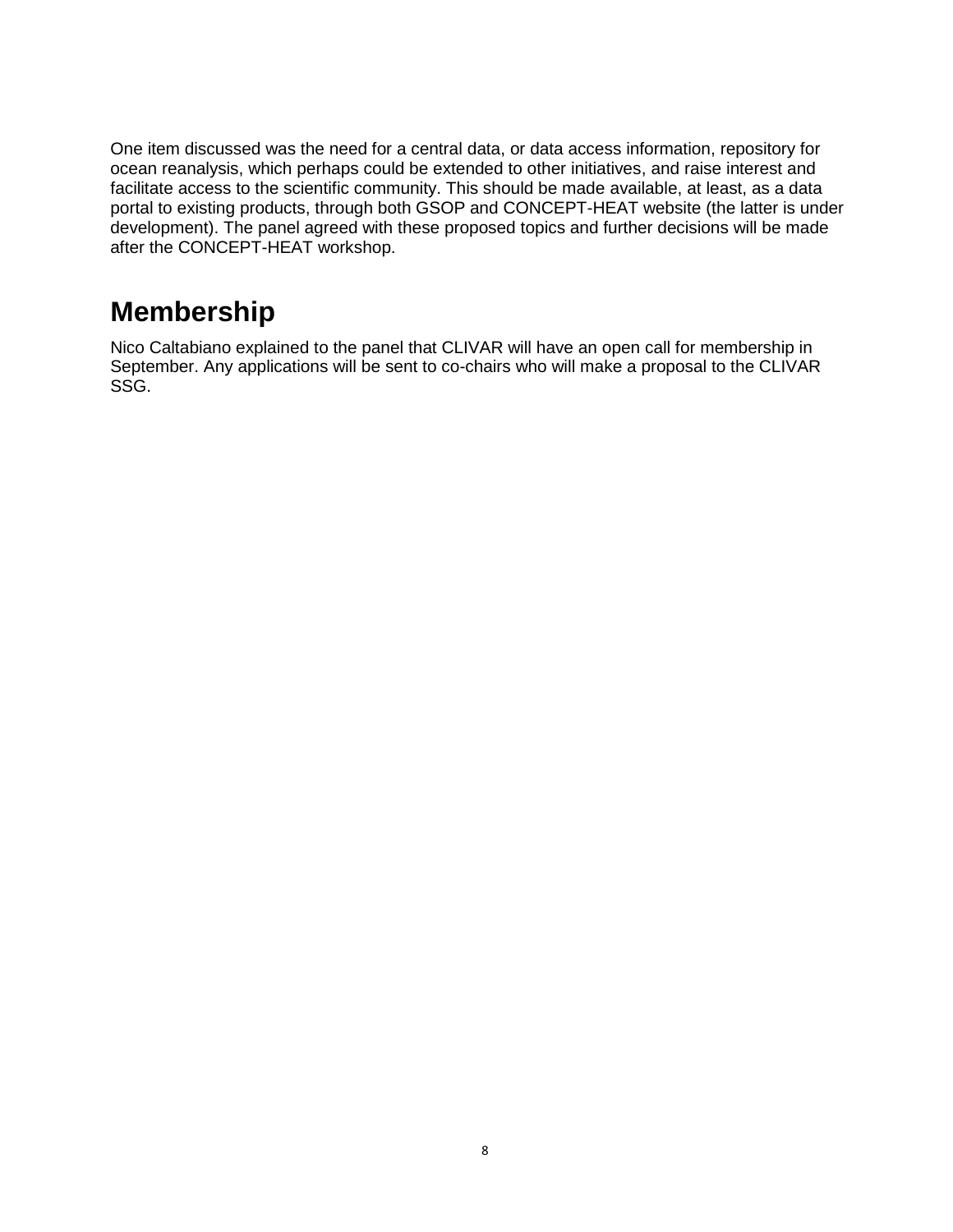# <span id="page-9-0"></span>**Appendix 1**

Participants

| <b>Name</b>           | <b>Country</b> | <b>Role</b>           |
|-----------------------|----------------|-----------------------|
| Tony Lee              | <b>USA</b>     | Panel Co-Chair        |
| <b>Matt Palmer</b>    | <b>UK</b>      | Panel Co-Chair        |
| Lisan Yu              | <b>USA</b>     | <b>Panel Member</b>   |
| <b>Keith Haines</b>   | <b>UK</b>      | <b>Panel Member</b>   |
| Magdalena Balmaseda   | <b>UK</b>      | <b>Panel Member</b>   |
| Catia Domingues       | Australia      | <b>Panel Member</b>   |
| Yan Xue (remotely)    | <b>USA</b>     | <b>Panel Member</b>   |
| <b>Uwe Send</b>       | <b>USA</b>     | Ex-officio            |
| Ken Ando (remotely)   | Japan          | Ex-officio            |
| Yosuke Fujii          | Japan          | <b>Invited Expert</b> |
| <b>Brian King</b>     | <b>UK</b>      | <b>Invited Expert</b> |
| Elaine McDonagh       | <b>UK</b>      | <b>Invited Expert</b> |
| Karina von Schuckmann | France         | <b>Invited Expert</b> |
| Kevin Trenberth       | <b>USA</b>     | <b>Invited Expert</b> |
| Nico Caltabiano       | China          | <b>ICPO</b>           |